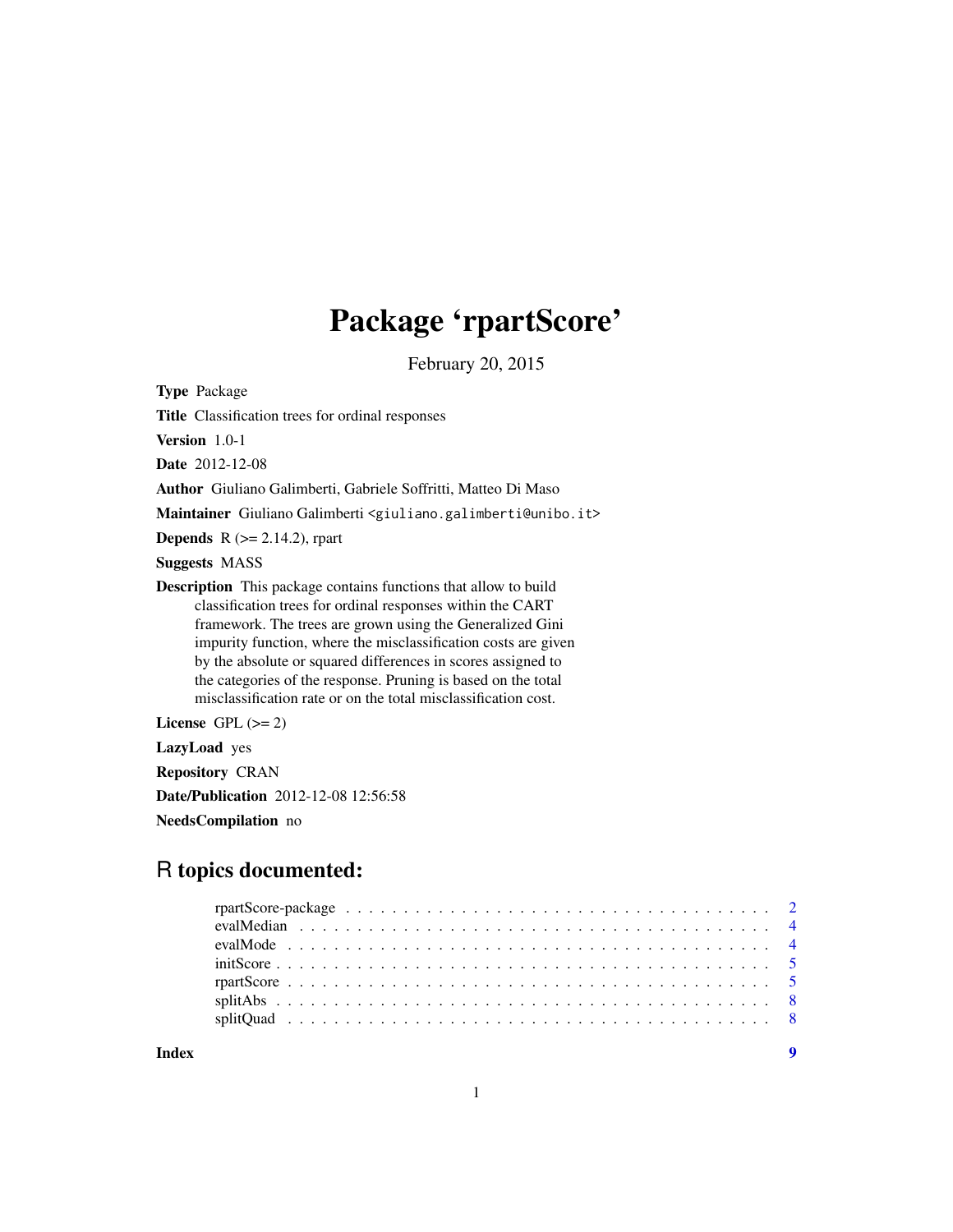<span id="page-1-0"></span>This package contains functions that allow the user to build classification trees for ordinal responses within the CART framework.

The trees are grown using the Generalized Gini impurity function, where the misclassification costs are given by the absolute or squared differences in scores assigned to the categories of the response. Pruning is based on the total misclassification rate or on the total misclassification cost.

#### Details

| Package:  | rpartScore    |
|-----------|---------------|
| Type:     | Package       |
| Version:  | $1.0 - 1$     |
| Date:     | 2012-12-08    |
| License:  | $GPL$ $(>=2)$ |
| LazyLoad: | yes           |

This package contains functions that allow the user to build classification trees for ordinal responses within the CART framework.

It is assumed that a set of numerical scores has been assigned to the ordered categories of the response.

Two splitting functions are implemented, both based on the generalized Gini impurity function. They use the absolute and the squared differences in scores, respectively, as misclassification costs. In order to select the optimal tree size, pruning can be performed, using two different measures of prediction performance: the total misclassification rate or the total misclassification cost.

This package requires the rpart package. The main function in this package is rpartScore. The use of this function is almost the same as the rpart function. The main difference is the presence of two arguments (split and prune) instead of the method argument.

The argument split controls the splitting function used to grow the classification tree, by setting the misclassification costs equal to the absolute ("abs" - default option) or to the squared ("quad") differences in scores.

The argument prune allows the user to select the prediction performance measure used to prune the classification tree, and can take two values: "mr" (total misclassification rate) or "mc" (total misclassification cost - default option).

#### Author(s)

Giuliano Galimberti, Gabriele Soffritti, Matteo Di Maso

Maintainer: Giuliano Galimberti <giuliano.galimberti@unibo.it>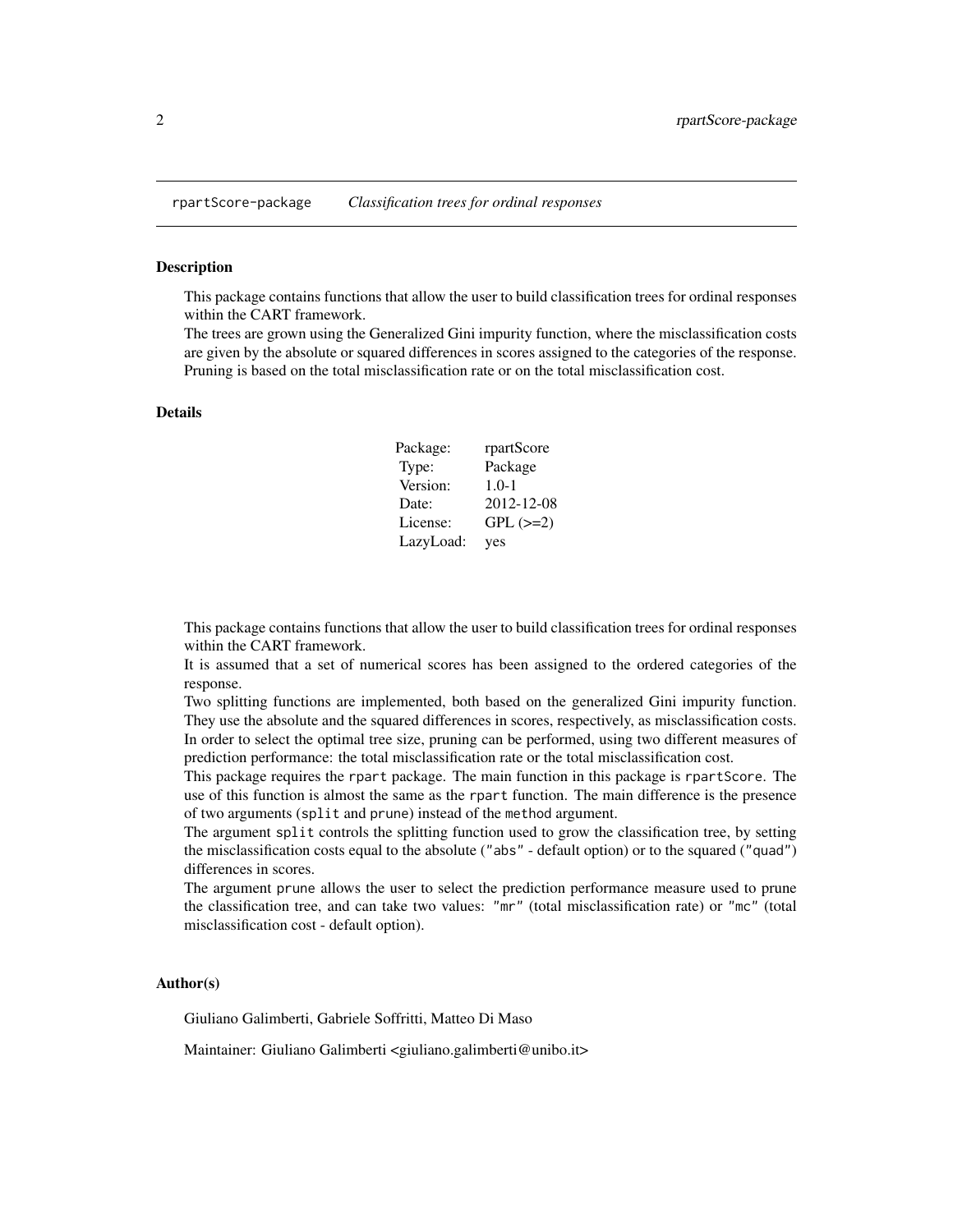#### <span id="page-2-0"></span>rpartScore-package 3

#### References

Breiman L., Friedman J.H., Olshen R.A., Stone C.J. 1984 *Classification and Regression Trees*. Wadsworth International.

Galimberti G., Soffritti G., Di Maso M. 2012 Classification Trees for Ordinal Responses in R: The rpartScore Package. *Journal of Statistical Software*, 47(10), 1-25. URL [http://www.](http://www.jstatsoft.org/v47/i10/) [jstatsoft.org/v47/i10/](http://www.jstatsoft.org/v47/i10/).

Piccarreta R. 2008 Classication Trees for Ordinal Variables. *Computational Statistics*, 23, 407-427.

Therneau T.M., Atkinson E.J. 1997 An Introduction to Recursive Partitioning Using rpart Routines. *Technical Report 61*, Section of Biostatistics, Mayo Clinic, Rochester. URL [http://www.mayo.](http://www.mayo.edu/hsr/techrpt/61.pdf) [edu/hsr/techrpt/61.pdf](http://www.mayo.edu/hsr/techrpt/61.pdf).

#### See Also

[rpart](#page-0-0)

#### Examples

```
data("birthwt",package="MASS")
birthwt$Category.s <- ifelse(birthwt$bwt <= 2500, 3,
  ifelse(birthwt$bwt <= 3000, 2,
  ifelse(birthwt$bwt <= 3500, 1, 0)))
T.abs.mc <- rpartScore(Category.s ~ age + lwt + race + smoke +
  ptl + ht + ui + ftv, data = birthwt)
plotcp(T.abs.mc)
T.abs.mc.pruned<-prune(T.abs.mc,cp=0.02)
plot(T.abs.mc.pruned)
text(T.abs.mc.pruned)
T.abs.mr <- rpartScore(Category.s ~ age + lwt + race + smoke +
  ptl + ht + ui + ftv, data = birthwt, prune = "mr")
T.quad.mc <- rpartScore(Category.s ~ age + lwt + race + smoke +
  ptl + ht + ui + ftv, split = "quad", data = birthwt)
T.quad.mr \le rpartScore(Category.s \sim age + lwt + race + smoke + ptl + ht +
  ui + ftv, split = "quad", prune = "mr", data = birthwt)
```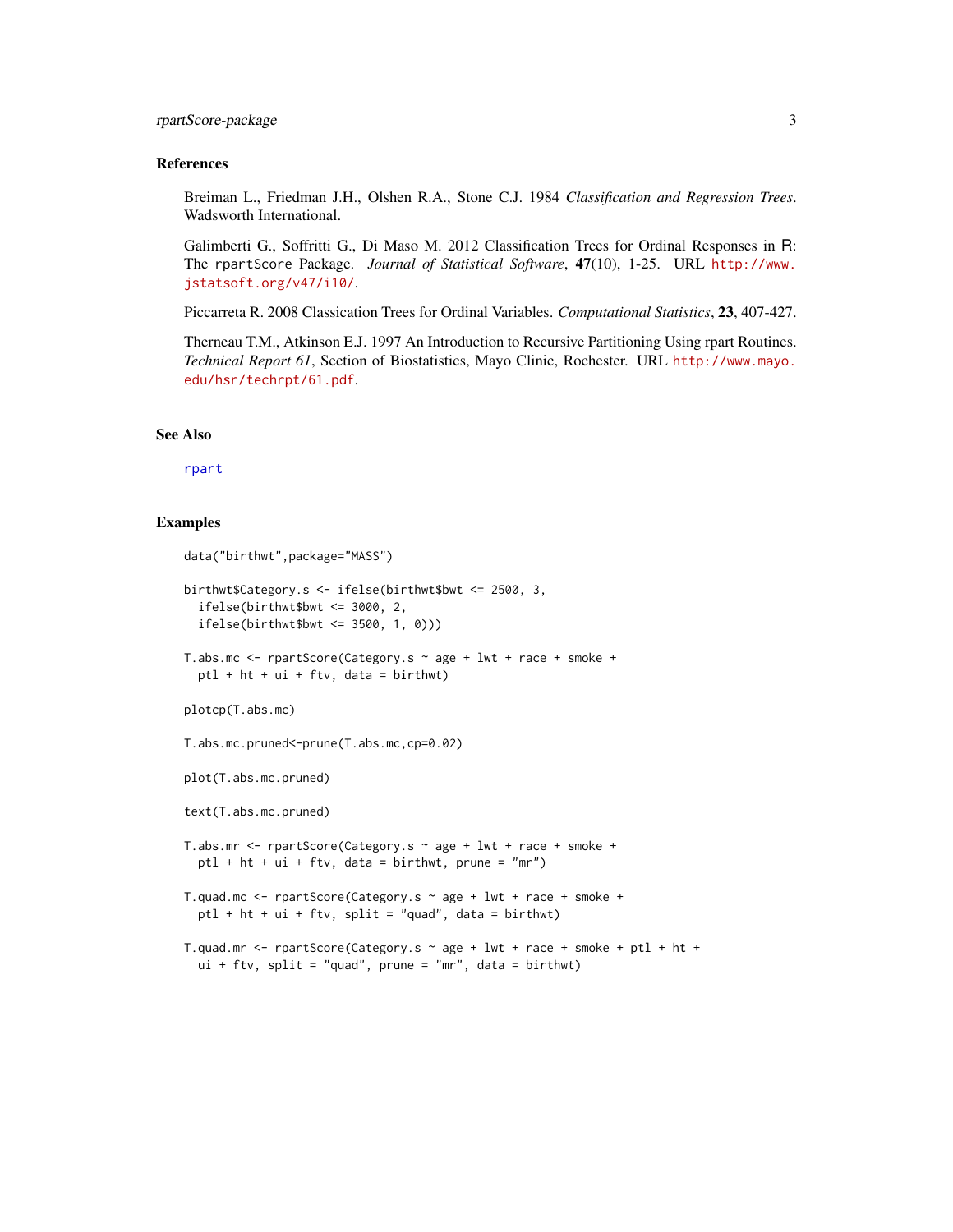<span id="page-3-0"></span>

This function is not invoked directly by the user but is used for its effects in the pruning procedure. See Galimberti *et al.* (2012) for further details.

#### Author(s)

Giuliano Galimberti, Gabriele Soffritti, Matteo Di Maso

#### References

Galimberti G., Soffritti G., Di Maso M. 2012 Classification Trees for Ordinal Responses in R: The rpartScore Package. *Journal of Statistical Software*, 47(10), 1-25. URL [http://www.](http://www.jstatsoft.org/v47/i10/) [jstatsoft.org/v47/i10/](http://www.jstatsoft.org/v47/i10/).

#### See Also

[rpartScore](#page-4-1)

evalMode *Pruning a classification tree using the total misclassification rate*

#### Description

This function is not invoked directly by the user but is used for its effects in the pruning procedure. See Galimberti *et al.* (2012) for further details.

#### Author(s)

Giuliano Galimberti, Gabriele Soffritti, Matteo Di Maso

#### References

Galimberti G., Soffritti G., Di Maso M. 2012 Classification Trees for Ordinal Responses in R: The rpartScore Package. *Journal of Statistical Software*, 47(10), 1-25. URL [http://www.](http://www.jstatsoft.org/v47/i10/) [jstatsoft.org/v47/i10/](http://www.jstatsoft.org/v47/i10/).

#### See Also

[rpartScore](#page-4-1)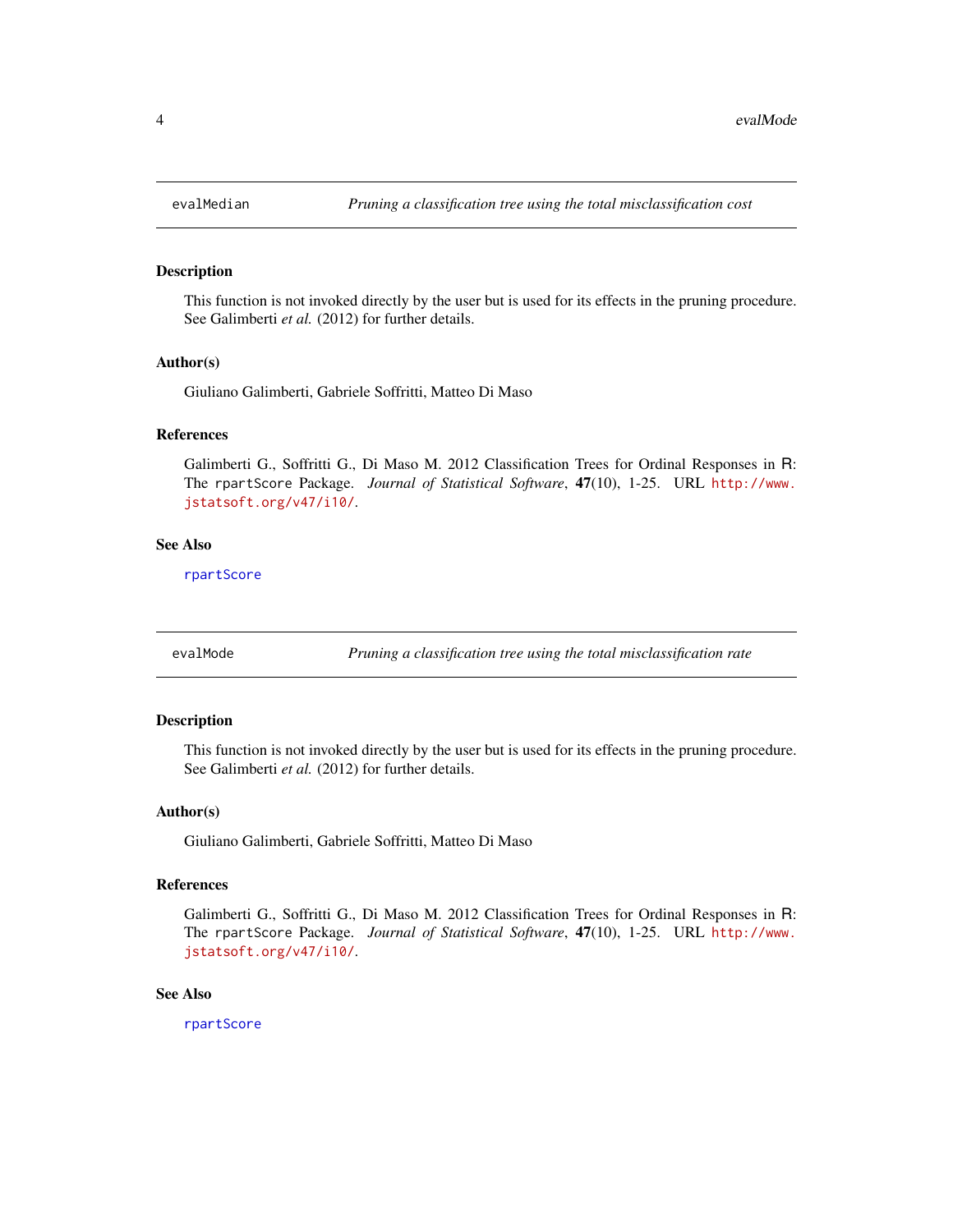<span id="page-4-0"></span>

This function is not invoked directly by the user but is used for summarizing and visualizing a classification tree. See Galimberti *et al.* (2012) for further details.

#### Author(s)

Giuliano Galimberti, Gabriele Soffritti, Matteo Di Maso

#### References

Galimberti G., Soffritti G., Di Maso M. 2012 Classification Trees for Ordinal Responses in R: The rpartScore Package. *Journal of Statistical Software*, 47(10), 1-25. URL [http://www.](http://www.jstatsoft.org/v47/i10/) [jstatsoft.org/v47/i10/](http://www.jstatsoft.org/v47/i10/).

#### See Also

[rpartScore](#page-4-1)

<span id="page-4-1"></span>rpartScore *Classification trees for ordinal responses*

#### Description

This function allows the user to build classification trees for ordinal responses within the CART framework. The trees are grown using the Generalized Gini impurity function, where the misclassification costs are given by the absolute or squared differences in scores assigned to the categories of the response. Pruning is based on the total misclassification rate or on the total misclassification cost.

#### Usage

```
rpartScore(formula, data, weights, subset, na.action = na.rpart,
  split = "abs", prime = "mc",model = FALSE, x = FALSE, y = TRUE,control, ...)
```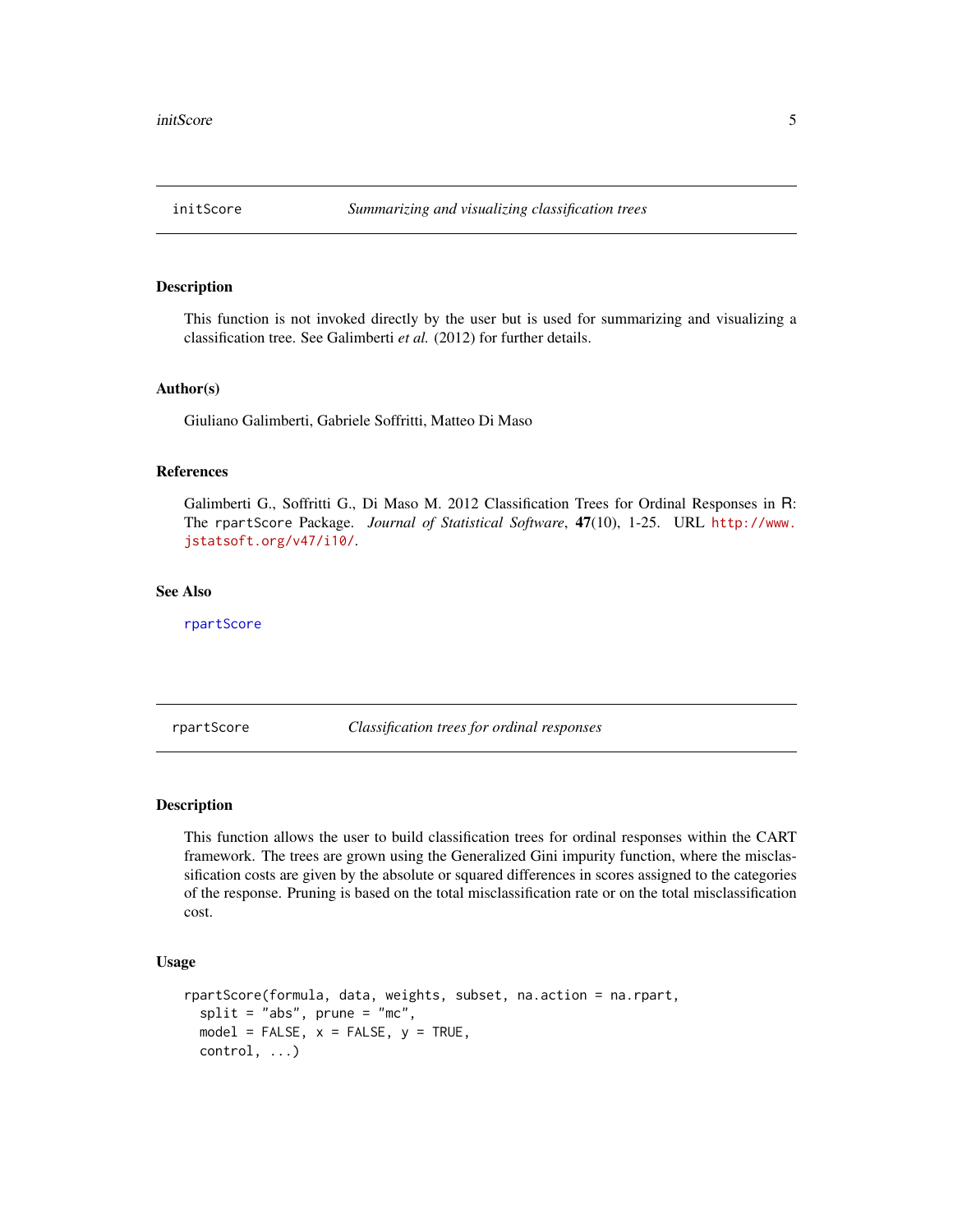#### Arguments

| formula   | a formula, as in the 1m function.                                                                                                                                                                                                           |
|-----------|---------------------------------------------------------------------------------------------------------------------------------------------------------------------------------------------------------------------------------------------|
| data      | an optional data frame in which to interpret the variables named in the formula.                                                                                                                                                            |
| weights   | optional case weights.                                                                                                                                                                                                                      |
| subset    | optional expression saying that only a subset of the rows of the data should be<br>used in the fit.                                                                                                                                         |
| na.action | The default action deletes all observations for which y is missing, but keeps<br>those in which one or more predictors are missing.                                                                                                         |
| split     | One of "abs" or "quad".                                                                                                                                                                                                                     |
| prune     | One of "mc" or "mr".                                                                                                                                                                                                                        |
| model     | if logical: keep a copy of the model frame in the result? If the input value for<br>model is a model frame (likely from an earlier call to the rpart or rpartScore<br>function), then this frame is used rather than constructing new data. |
| X         | keep a copy of the x matrix in the result.                                                                                                                                                                                                  |
| У         | keep a copy of the dependent variable in the result. If missing and model is<br>supplied this defaults to FALSE.                                                                                                                            |
| control   | options that control details of the rpart algorithm.                                                                                                                                                                                        |
| $\cdots$  | arguments to rpart.control may also be specified in the call to rpartScore.<br>They are checked against the list of valid arguments.                                                                                                        |

#### Details

The use of this function is almost the same as the rpart function.

It is assumed that a set of (not necessarily linear) numerical scores has been assigned to the ordered categories of the response.

The main difference with respect to the rpart function is the presence of two arguments (split and prune) instead of the method argument.

The argument split controls the splitting function used to grow the classification tree, by setting the misclassification costs in the generalized Gini impurity function equal to the absolute ("abs" is the default option) or to the squared ("quad") differences in scores.

The argument prune allows the user to select the prediction performance measure used to prune the classification tree, and can take two values: "mr" (total misclassification rate) or "mc" (total misclassification cost - is the default option).

#### Value

An object of class rpart, a superset of class tree.

#### Author(s)

Giuliano Galimberti, Gabriele Soffritti, Matteo Di Maso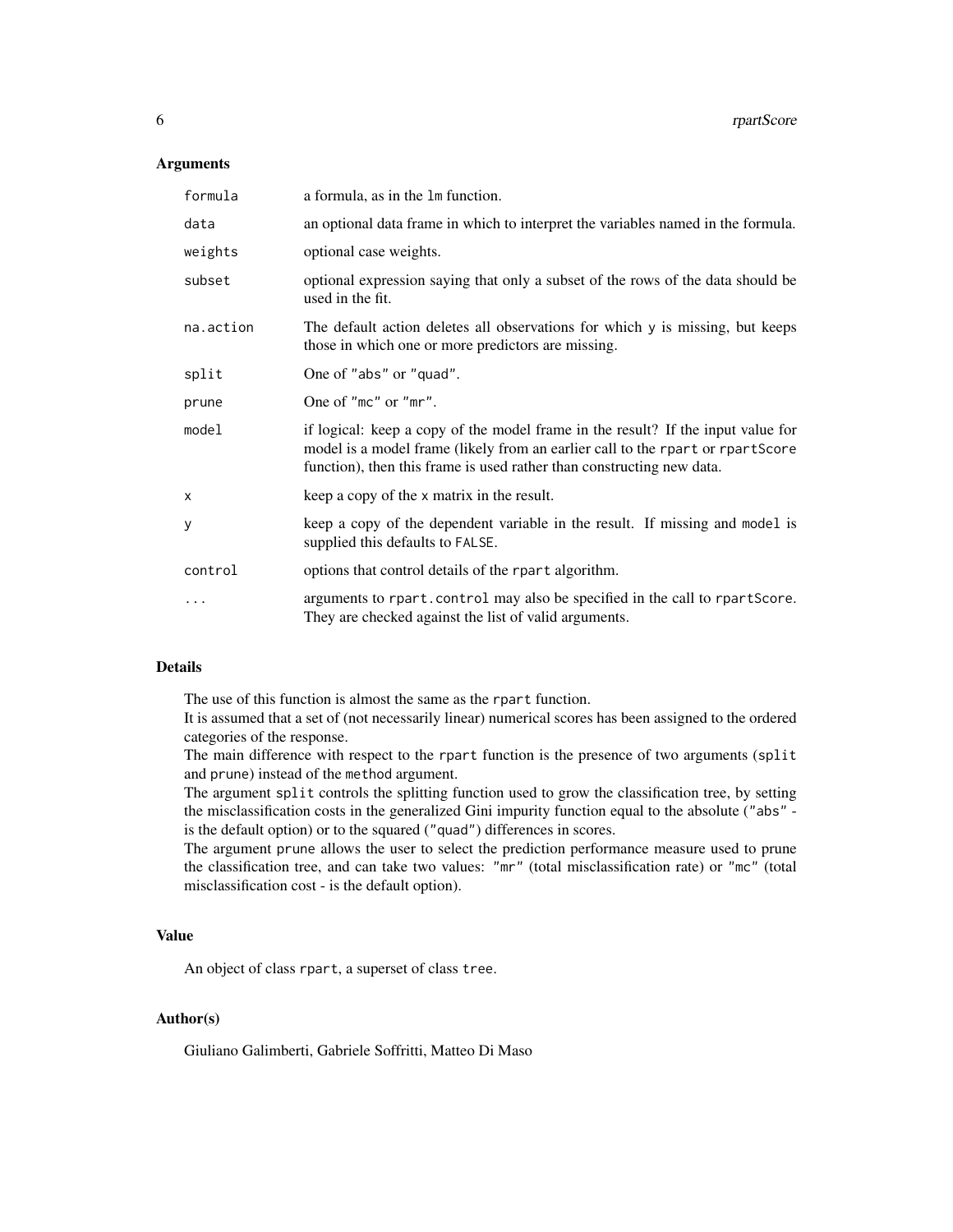#### <span id="page-6-0"></span>rpartScore 7 and 7 and 7 and 7 and 7 and 7 and 7 and 7 and 7 and 7 and 7 and 7 and 7 and 7 and 7 and 7 and 7 and 7 and 7 and 7 and 7 and 7 and 7 and 7 and 7 and 7 and 7 and 7 and 7 and 7 and 7 and 7 and 7 and 7 and 7 and 7

#### References

Breiman L., Friedman J.H., Olshen R.A., Stone C.J. 1984 *Classification and Regression Trees*. Wadsworth International.

Galimberti G., Soffritti G., Di Maso M. 2012 Classification Trees for Ordinal Responses in R: The rpartScore Package. *Journal of Statistical Software*, 47(10), 1-25. URL [http://www.](http://www.jstatsoft.org/v47/i10/) [jstatsoft.org/v47/i10/](http://www.jstatsoft.org/v47/i10/).

Piccarreta R. 2008 Classication Trees for Ordinal Variables. *Computational Statistics*, 23, 407-427.

Therneau T.M., Atkinson E.J. 1997 An Introduction to Recursive Partitioning Using rpart Routines. *Technical Report 61*, Section of Biostatistics, Mayo Clinic, Rochester. URL [http://www.mayo.](http://www.mayo.edu/hsr/techrpt/61.pdf) [edu/hsr/techrpt/61.pdf](http://www.mayo.edu/hsr/techrpt/61.pdf).

#### See Also

[rpart](#page-0-0),[rpart.control](#page-0-0), [rpart.object](#page-0-0),[summary.rpart](#page-0-0), [print.rpart](#page-0-0)

#### Examples

```
data("birthwt",package="MASS")
birthwt$Category.s <- ifelse(birthwt$bwt <= 2500, 3,
  ifelse(birthwt$bwt <= 3000, 2,
  ifelse(birthwt$bwt \leq 3500, 1, 0))T.abs.mc <- rpartScore(Category.s ~ age + lwt + race + smoke +
  ptl + ht + ui + ftv, data = birthwt)
plotcp(T.abs.mc)
T.abs.mc.pruned<-prune(T.abs.mc,cp=0.02)
plot(T.abs.mc.pruned)
text(T.abs.mc.pruned)
T.abs.mr <- rpartScore(Category.s ~ age + lwt + race + smoke +
  ptl + ht + ui + ftv, data = birthwt, prune = "mr")
T.quad.mc <- rpartScore(Category.s ~ age + lwt + race + smoke +
  ptl + ht + ui + ftv, split = "quad", data = birthwt)T.quad.mr <- rpartScore(Category.s \sim age + lwt + race + smoke + ptl + ht +
  ui + ftv, split = "quad", prune = "mr", data = birthwt)
```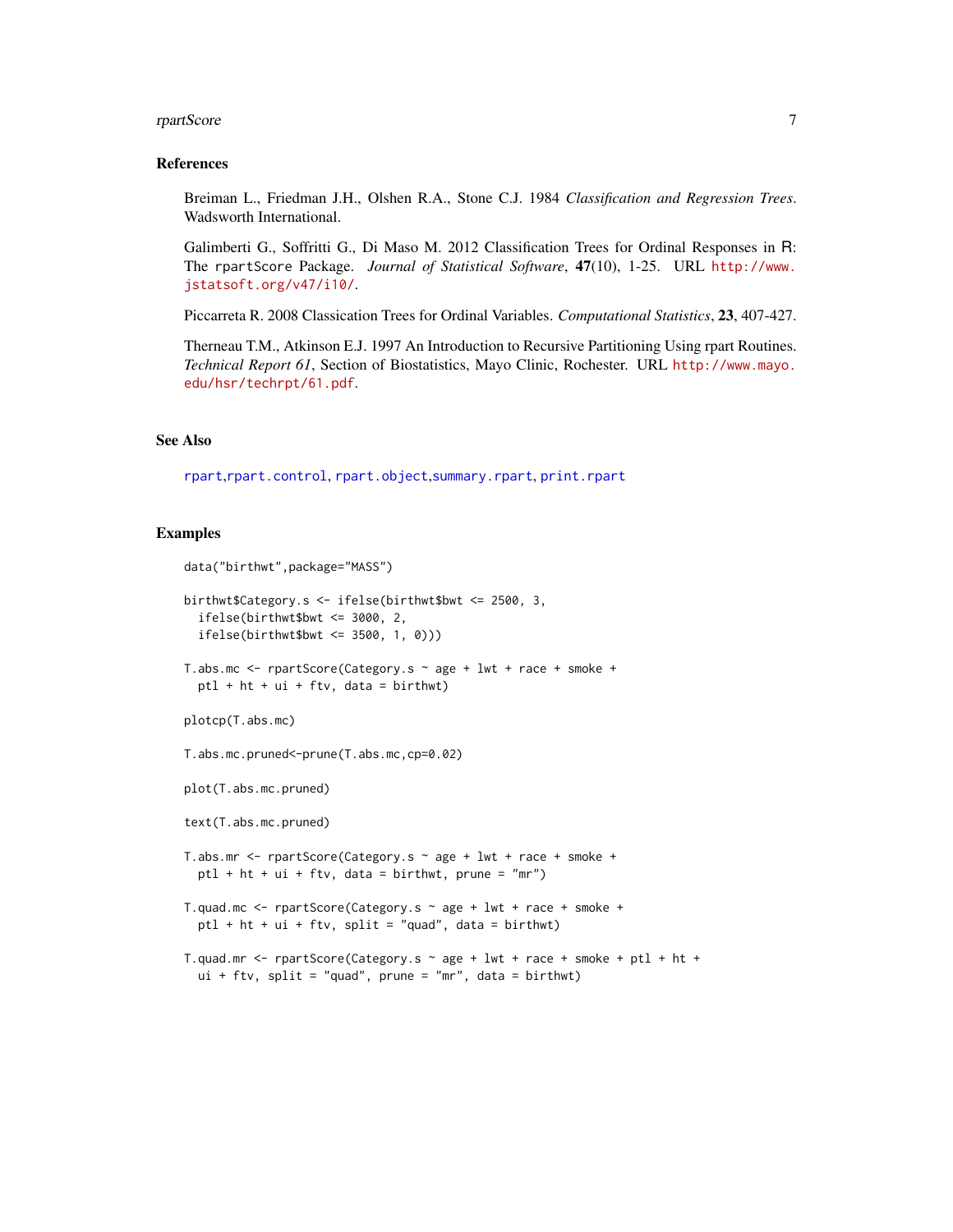<span id="page-7-0"></span>

This function is not invoked directly by the user but is used for its effects in the tree growing procedure. See Galimberti *et al.* (2012) for further details.

#### Author(s)

Giuliano Galimberti, Gabriele Soffritti, Matteo Di Maso

#### References

Galimberti G., Soffritti G., Di Maso M. 2012 Classification Trees for Ordinal Responses in R: The rpartScore Package. *Journal of Statistical Software*, 47(10), 1-25. URL [http://www.](http://www.jstatsoft.org/v47/i10/) [jstatsoft.org/v47/i10/](http://www.jstatsoft.org/v47/i10/).

#### See Also

[rpartScore](#page-4-1)

| splitQuad | Generalized Gini splitting function based on quadratic differences in |
|-----------|-----------------------------------------------------------------------|
|           | scores                                                                |

#### Description

This function is not invoked directly by the user but is used for its effects in the tree growing procedure. See Galimberti *et al.* (2012) for further details.

#### Author(s)

Giuliano Galimberti, Gabriele Soffritti, Matteo Di Maso

#### References

Galimberti G., Soffritti G., Di Maso M. 2012 Classification Trees for Ordinal Responses in R: The rpartScore Package. *Journal of Statistical Software*, 47(10), 1-25. URL [http://www.](http://www.jstatsoft.org/v47/i10/) [jstatsoft.org/v47/i10/](http://www.jstatsoft.org/v47/i10/).

#### See Also

[rpartScore](#page-4-1)